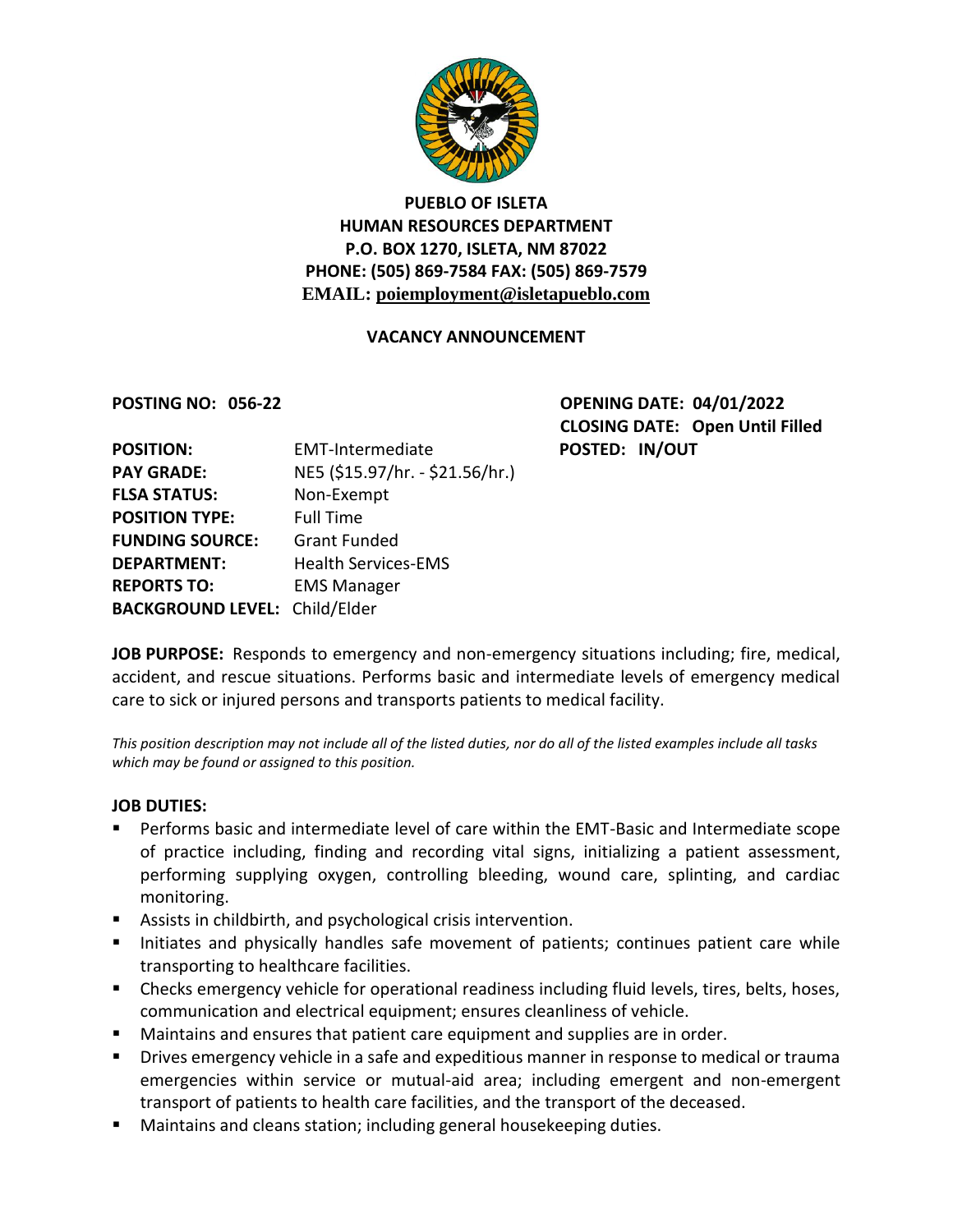- Maintains medical report documentation per HIPPA standards and according to established policies, procedures and protocols.
- **Dispenses intermediate approved medications, narcotics and inhalation therapy.**
- **Provides home visits to evaluate client's physical and mental conditions.**
- Assists in community education programs in injury prevention and selected community health services; including vaccinations for the community.
- Attends department staff meetings as required.
- **Documents all patient care, assessments, and all service reports in a timely fashion.**
- **Maintains patient confidentiality.**
- **Performs other duties as assigned.**

## **SUPERVISION RESPONSIBILITIES:** N/A

## **MINIMUM QUALIFICATIONS/REQUIREMENTS:**

- High School Diploma/GED.
- **EMT Intermediate License.**
- **CPR Certification.**
- **•** Defensive Driving Certification.
- Valid New Mexico driver's license with ability to meet Pueblo of Isleta liability insurance requirements and maintain eligibility for insurance.
- **Must be able to pass a TB screening.**
- **Must provide written copy of immunization record prior to employment.**
- **Must pass background check for position.**
- **Must be able to comply with the Pueblo of Isleta Drug Free Workplace policies.**

## **KNOWLEDGE, SKILL AND ABILITY REQUIREMENTS:**

- Knowledge of applicable federal, state, county and local laws, regulations, and requirements.
- Knowledge of various areas and routes in Isleta.
- Knowledge of equipment and supplies employed in the emergency care of patients.
- Ability to assess situations and take appropriate course of actions under extremely stressful and hazardous circumstances.
- Ability to analyze and react to emergency situations quickly, calmly and effectively.
- **Ability to maintain confidentiality.**
- Ability to respect cultural and traditional Native American beliefs.
- Ability to maintain confidentiality.
- Ability to interact and maintain good working relationships with individuals of varying social and cultural backgrounds.
- Ability to communicate efficiently and effectively both verbally and in writing.
- Ability to handle multiple tasks and meet deadlines.
- **Ability to exercise independent judgment.**
- Ability to effectively use radio communications equipment.
- Ability to recognize multi-systems trauma, medical and environmental emergencies.
- Ability to work extended hours and various work schedules.

## **PHYSICAL DEMANDS:**